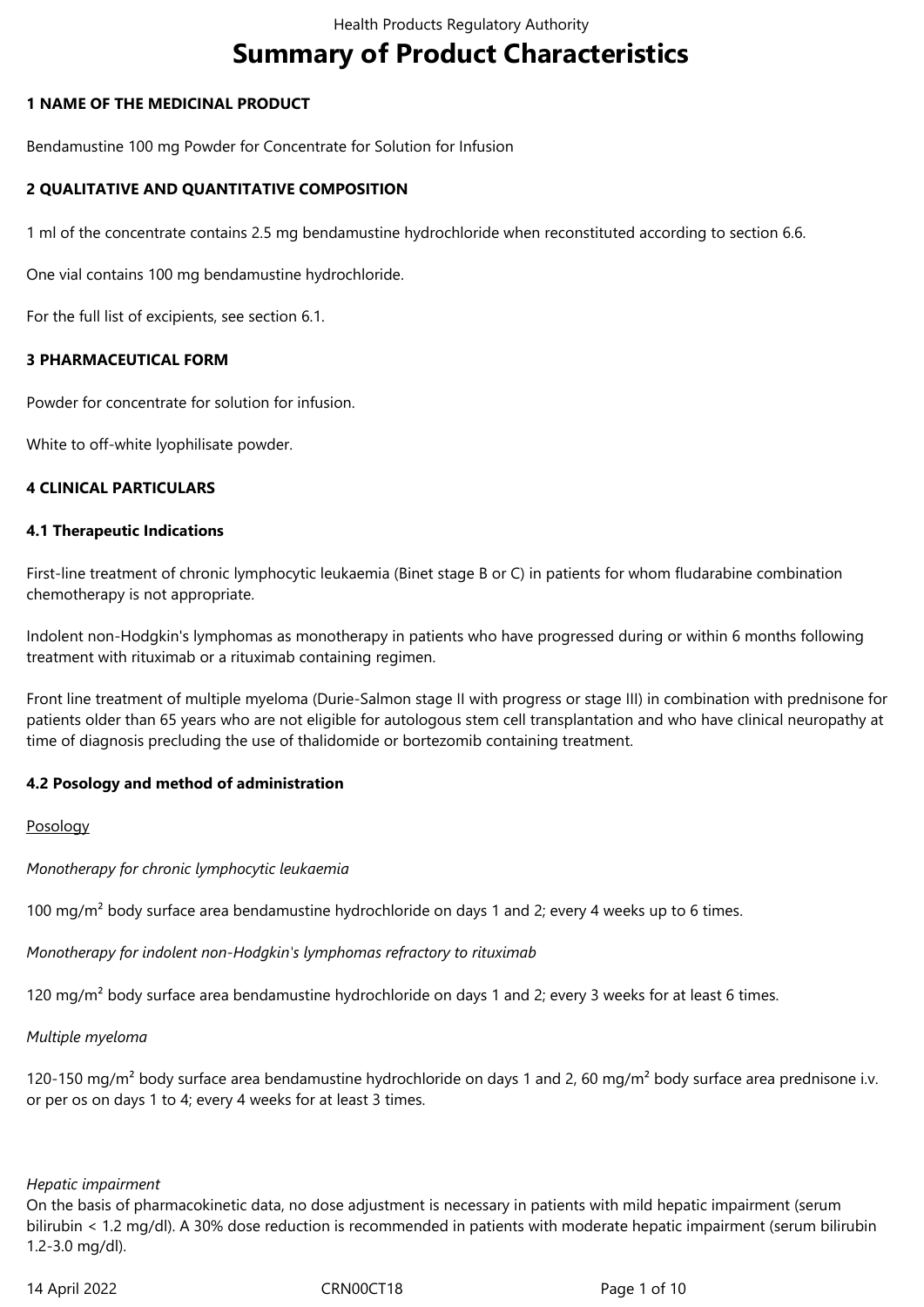No data is available in patients with severe hepatic impairment (serum bilirubin values of > 3.0 mg/dl) (see section 4.3).

#### *Renal impairment*

On the basis of pharmacokinetic data, no dose adjustment is necessary in patients with a creatinine clearance of > 10 ml/min. Experience in patients with severe renal impairment is limited.

### *Paediatric population*

The safety and efficacy of bendamustine hydrochloride in children have not yet been established. Current available data is not sufficient to make a recommendation on posology.

### *Elderly patients*

There is no evidence that dose adjustments are necessary in elderly patients (see section 5.2).

### Method of administration

For intravenous infusion over 30‑60 minutes (see section 6.6).

Infusion must be administered under the supervision of a physician qualified and experienced in the use of chemotherapeutic agents.

Poor bone marrow function is related to increased chemotherapy‑induced haematological toxicity. Treatment should not be started if leukocyte and/or platelet values dropped to < 3,000 /µl or < 75,000 /µl, respectively (see section 4.3).

Treatment should be terminated or delayed if leukocyte and/or platelet values dropped to < 3,000 /µl or < 75,000 /µl, respectively. Treatment can be continued after leukocyte values have increased to > 4,000 /µl and platelet values to > 100,000 /µl.

The leukocyte and platelet Nadir is reached after 14‑20 days with regeneration after 3‑5 weeks. During therapy free intervals strict monitoring of the blood count is recommended (see section 4.4).

In case of non-haematological toxicity dose reductions have to be based on the worst CTC grades in the preceding cycle. A 50% dose reduction is recommended in case of CTC grade 3 toxicity. An interruption of treatment is recommended in case of CTC grade 4 toxicity.

If a patient requires a dose modification the individually calculated reduced dose must be given on day 1 and 2 of the respective treatment cycle.

For instructions on reconstitution and dilution of the medicinal product before administration, see section 6.6.

## **4.3 Contraindications**

- Hypersensitivity to the active substance or to any of the excipients listed in section 6.1.
- During breast feeding.
- Severe hepatic impairment (serum bilirubin > 3.0 mg/dl).
- Jaundice.
- Severe bone marrow suppression and severe blood count alterations (leukocyte and/or platelet values dropped to
- $<$  3,000 /µl or  $<$  75,000 /µl, respectively).
- Major surgery less than 30 days before start of treatment.
- Infections, especially involving leukocytopenia.
- Yellow fever vaccination.

## **4.4 Special warnings and precautions for use**

#### **Myelosuppression**

Patients treated with bendamustine hydrochloride may experience myelosuppression. In the event of treatment-related myelosuppression, leukocytes, platelets, haemoglobin, and neutrophils must be monitored at least weekly. Prior to the initiation of the next cycle of therapy, the following parameters are recommended: Leukocyte and/or platelet values > 4,000/µl or  $> 100,000$ /µl, respectively.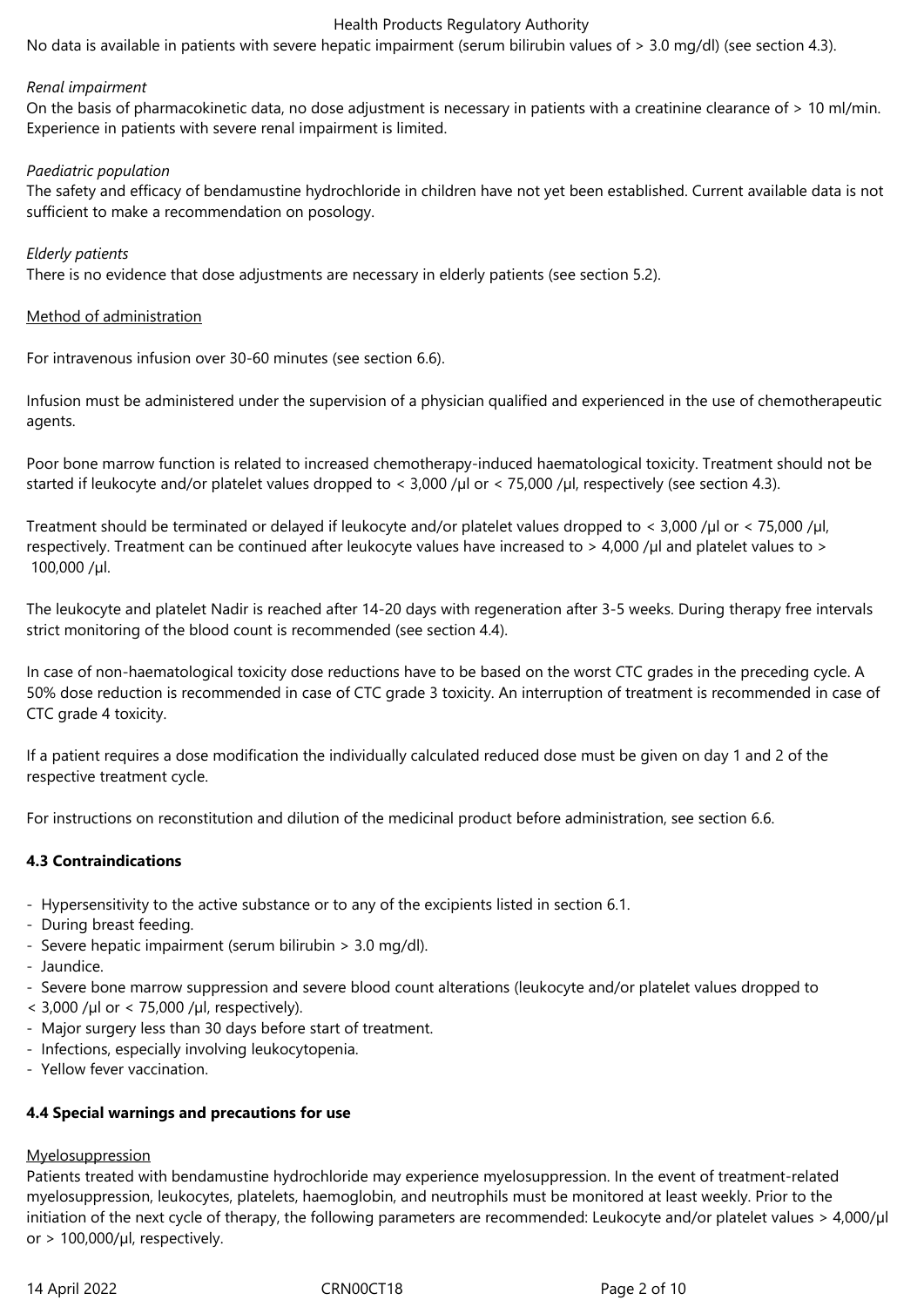## Infections

Serious and fatal infections have occurred with bendamustine hydrochloride, including bacterial (sepsis, pneumonia) and opportunistic infections such as *Pneumocystis jirovecii* pneumonia (PJP), varicella zoster virus (VZV) and cytomegalovirus (CMV). Cases of progressive multifocal leukoencephalopathy (PML) including fatal ones have been reported following the use of bendamustine mainly in combination with rituximab or obinutuzumab. Treatment with bendamustine hydrochloride may cause prolonged lymphocytopenia (< 600/µl) and low CD4-positive T-cell (T-helper cell) counts (< 200/μl) for at least 7–9 months after the completion of treatment. Lymphocytopenia and CD4-positive T-cell depletion are more pronounced when bendamustine hydrochloride is combined with rituximab. Patients with lymphopenia and low CD4-positive T-cell count following treatment with bendamustine hydrochloride are more susceptible to (opportunistic) infections. In case of low CD4‑positive T‑cell counts (<200/μl) *Pneumocystis jirovecii* pneumonia (PJP) prophylaxis should be considered. All patients should be monitored for respiratory signs and symptoms throughout treatment. Patients should be advised to report new signs of infection, including fever or respiratory symptoms promptly. Discontinuation of bendamustine hydrochloride should be considered if there are signs of (opportunistic) infections.

Consider PML in the differential diagnosis in patients with new or worsening neurological, cognitive or behavioural signs or symptoms. If PML is suspected then appropriate diagnostic evaluations should be undertaken and treatment suspended until PML is excluded.

## Hepatitis B reactivation

Reactivation of hepatitis B in patients who are chronic carriers of this virus has occurred after these patients received bendamustine hydrochloride. Some cases resulted in acute hepatic failure or a fatal outcome. Patients should be tested for HBV infection before initiating treatment with bendamustine hydrochloride. Experts in liver disease and in the treatment of hepatitis B should be consulted before treatment is initiated in patients with positive hepatitis B tests (including those with active disease) and for patients who test positive for HBV infection during treatment. Carriers of HBV who require treatment with bendamustine hydrochloride should be closely monitored for signs and symptoms of active HBV infection throughout therapy and for several months following termination of therapy (see section 4.8).

## Skin reactions

A number of skin reactions have been reported. These events have included rash, severe cutaneous reactions and bullous exanthema. Cases of Stevens – Johnson syndrome (SJS), Toxic Epidermal Necrolysis (TEN) and Drug Reaction with Eosinophilia and Systemic Symptoms (DRESS), some fatal, have been reported with the use of bendamustine hydrochloride. Patients should be advised of the signs and symptoms of these reactions by their prescribers and should be told to seek medical attention immediately if they develop these symptoms. Some events occurred when bendamustine hydrochloride was given in combination with other anticancer agents, so the precise relationship is uncertain. When skin reactions occur, they may be progressive and increase in severity with further treatment. If skin reactions are progressive, bendamustine hydrochloride should be withheld or discontinued. For severe skin reactions with suspectedrelationship to bendamustine hydrochloride, treatment should be discontinued.

## Non-melanoma skin cancer

In clinical studies, an increased risk for non-melanoma skin cancers (basal cell carcinoma and squamous cell carcinoma) has been observed in patients treated with bendamustine containing therapies. Periodic skin examination is recommended for all patients, particularly those with risk factors for skin cancer.

## Cardiac disorders

During treatment with bendamustine hydrochloride the concentration of potassium in the blood of patients with cardiac disorders must be closely monitored and potassium supplement must be given when K<sup>+</sup> < 3.5 mEq/l, and ECG measurement must be performed.

Fatal cases of myocardial infarction and cardiac failure have been reported with bendamustine hydrochloride treatment. Patients with concurrent or history of cardiac disease should be observed closely.

## Nausea, vomiting

An antiemetic may be given for the symptomatic treatment of nausea and vomiting.

## Tumour lysis syndrome

Tumour lysis syndrome (TLS) associated with bendamustine hydrochloride treatment has been reported in patients in clinical trials. The onset tends to be within 48 hours of the first dose of bendamustine hydrochloride and, without intervention, may lead to acute renal failure and death. Preventive measures such as adequate hydration, close monitoring of blood chemistry, particularly potassium and uric acid levels, and the use of hypouricemic agents (allopurinol and rasburicase) should be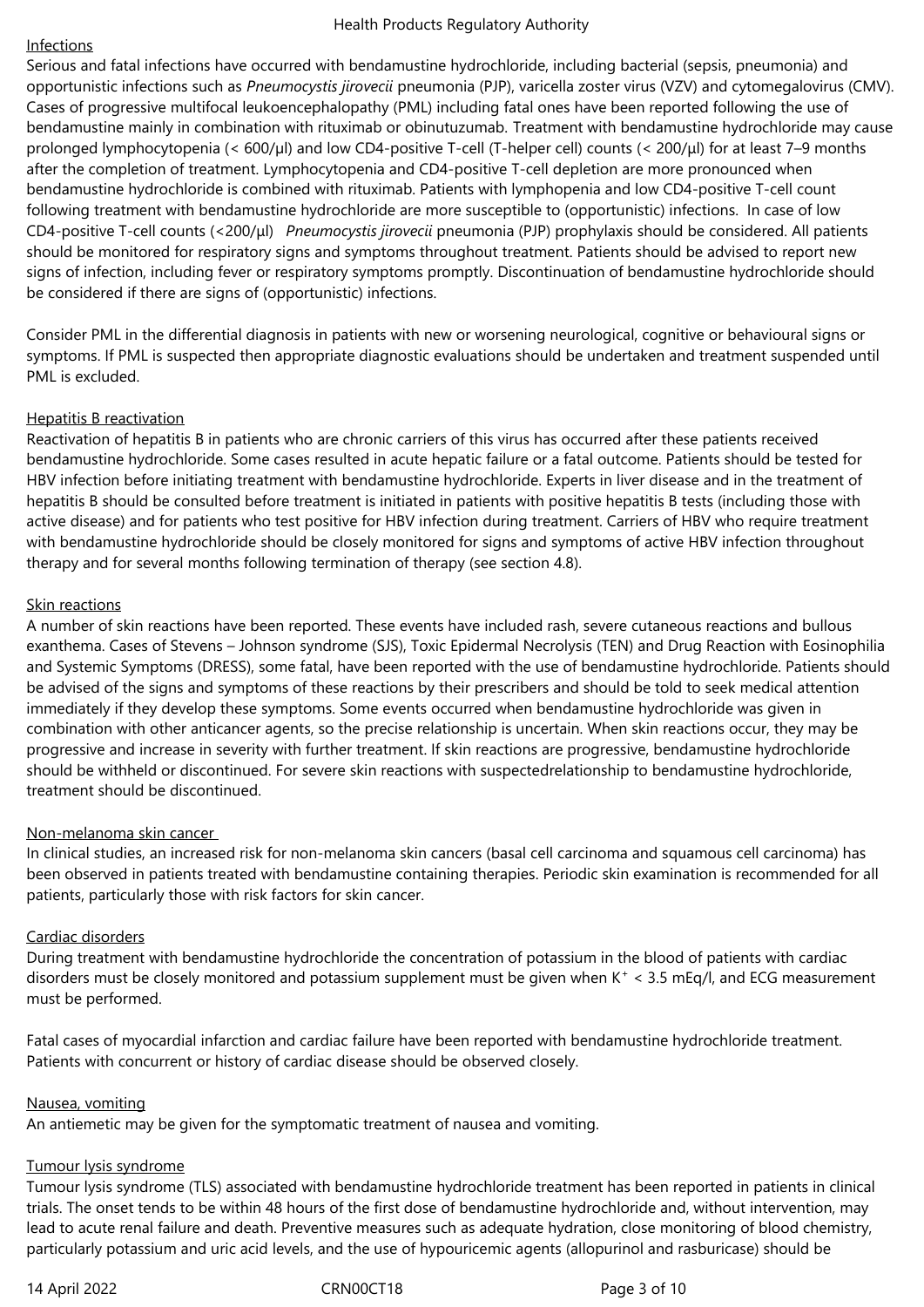considered prior to therapy. There have been a few cases of Stevens‑Johnson Syndrome and Toxic Epidermal Necrolysis reported when bendamustine and allopurinol were administered concomitantly.

## **Anaphylaxis**

Infusion reactions to bendamustine hydrochloride have occurred commonly in clinical trials. Symptoms are generally mild and include fever, chills, pruritus and rash. In rare instances severe anaphylactic and anaphylactoid reactions have occurred. Patients must be asked about symptoms suggestive of infusion reactions after their first cycle of therapy. Measures to prevent severe reactions, including antihistamines, antipyretics and corticosteroids must be considered in subsequent cycles in patients who have previously experienced infusion reactions.

Patients who experienced Grade 3 or worse allergic-type reactions were typically not re-challenged.

## Contraception

Bendamustine hydrochloride is teratogenic and mutagenic.

Women should not become pregnant during treatment. Male patients should not father a child during and up to 6 months after treatment. They should seek advice about sperm conservation prior to treatment with bendamustine hydrochloride because of possible irreversible infertility.

## Extravasation

An extravasal injection should be stopped immediately. The needle should be removed after a short aspiration. Thereafter the affected area of tissue should be cooled. The arm should be elevated. Additional treatments like the use of corticosteroids are not of clear benefit.

## **4.5 Interaction with other medicinal products and other forms of interactions**

No *in vivo* interaction studies have been performed.

When bendamustine hydrochloride is combined with myelosuppressive agents, the effect of bendamustine hydrochloride and/or the co-administered medicinal products on the bone marrow may be potentiated. Any treatment reducing the patient's performance status or impairing bone marrow function can increase the toxicity of bendamustine hydrochloride.

Combination of bendamustine hydrochloride with ciclosporin or tacrolimus may result in excessive immunosuppression with risk of lymphoproliferation.

Cytostatics can reduce antibody formation following live‑virus vaccination and increase the risk of infection which may lead to fatal outcome. This risk is increased in subjects who are already immunosuppressed by their underlying disease.

Bendamustine metabolism involves cytochrome P450 (CYP) 1A2 isoenzyme (see section 5.2). Therefore, the potential for interaction with CYP1A2 inhibitors such as fluvoxamine, ciprofloxacin, acyclovir and cimetidine exists.

## *Paediatric population*

Interaction studies have only been performed in adults.

## **4.6 Fertility, pregnancy and lactation**

## **Pregnancy**

There are insufficient data from the use of bendamustine hydrochloride in pregnant women. In nonclinical studies bendamustine hydrochloride was embryo-/fetolethal, teratogenic and genotoxic (see section 5.3). During pregnancy bendamustine hydrochloride should not be used unless clearly necessary. The mother should be informed about the risk to the foetus. If treatment with bendamustine hydrochloride is absolutely necessary during pregnancy or if pregnancy occurs during treatment, the patient should be informed about the risks for the unborn child and be monitored carefully. The possibility of genetic counselling should be considered.

## Fertility

Women of childbearing potential must use effective methods of contraception both before and during bendamustine therapy. Men being treated with bendamustine hydrochloride are advised not to father a child during and for up to 6 months following cessation of treatment. Advice on conservation of sperm should be sought prior to treatment because of the possibility of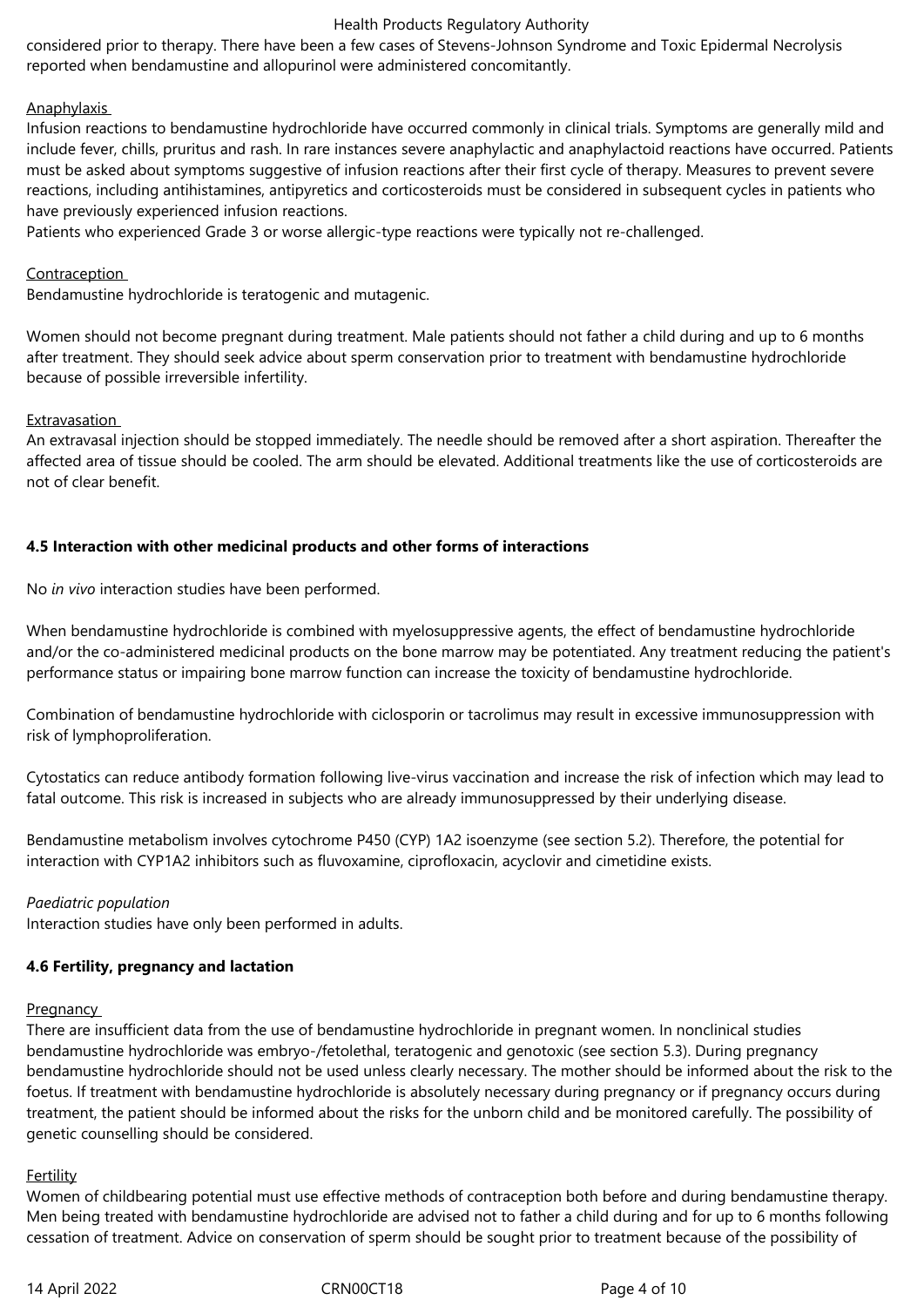irreversible infertility due to therapy with bendamustine hydrochloride.

## Breast-feeding

It is not known whether bendamustine hydrochloride passes into the breast milk, therefore, bendamustine hydrochloride is contraindicated during breast feeding (see section 4.3). Breast feeding must be discontinued during treatment with bendamustine hydrochloride.

## **4.7 Effects on ability to drive and use machines**

Bendamustine has major on the ability to drive and use machines. Ataxia, peripheral neuropathy and somnolence have been reported during treatment with bendamustine hydrochloride (see section 4.8). Patients should be instructed that if they experience these symptoms they should avoid potentially hazardous tasks such as driving and using machines.

## **4.8 Undesirable effects**

The most common adverse reactions with bendamustine hydrochloride are haematological adverse reactions (leukopenia, thrombopenia), dermatologic toxicities (allergic reactions), constitutional symptoms (fever), gastrointestinal symptoms (nausea, vomiting).

The table below reflects the data obtained with bendamustine hydrochloride.

| <b>MedDRA</b><br>system organ<br>class                                                | <b>Very common</b><br>$\geq 1/10$                                                                                         | <b>Common</b><br>≥1/100 to<br>1/10      | <b>Uncommon</b><br>≥1/1,000 to<br>< 1/100                 | Rare<br>≥1/10,000 to<br>$<$ 1/1, 000                   | <b>Very rare</b><br>$<$ 1/10, 000                                                                                                            | <b>Not known</b><br>(cannot be<br>estimated<br>from the<br>available<br>data) |
|---------------------------------------------------------------------------------------|---------------------------------------------------------------------------------------------------------------------------|-----------------------------------------|-----------------------------------------------------------|--------------------------------------------------------|----------------------------------------------------------------------------------------------------------------------------------------------|-------------------------------------------------------------------------------|
| Infections and<br>infestations                                                        | <b>Infection NOS</b><br>Including<br>Opportunistic<br>infection e.g.<br>Herpes zoster,<br>cytomegalovirus,<br>hepatitis B |                                         | Pneumocystis<br>jirovecii<br>pneumonia                    | Sepsis                                                 | Pneumonia<br>primary atypical                                                                                                                |                                                                               |
| Neoplasms<br>benign,<br>malignant and<br>unspecified<br>(including cyst<br>and polyp) |                                                                                                                           | Tumour lysis<br>syndrome                | Myelodysplastic<br>syndrome,<br>acute myeloid<br>leukemia |                                                        |                                                                                                                                              |                                                                               |
| Blood and<br>lymphatic<br>system<br>disorders                                         | Leukopenia NOS,<br>Thrombocytopenia,<br>Lymphopenia                                                                       | Haemorrhage,<br>Anaemia,<br>Neutropenia | Pancytopenia                                              | Bone marrow<br>failure                                 | Haemolysis                                                                                                                                   |                                                                               |
| Immune system<br>disorders                                                            |                                                                                                                           | Hypersensitivity<br><b>NOS</b>          |                                                           | Anaphylactic<br>reaction,<br>Anaphylactoid<br>reaction | Anaphylactic<br>shock                                                                                                                        |                                                                               |
| Nervous system<br>disorders                                                           | Headache                                                                                                                  | Insomnia,<br><b>Dizziness</b>           |                                                           | Somnolence,<br>Aphonia                                 | Dysgeusia,<br>Paraesthesia,<br>Peripheral<br>sensory<br>neuropathy,<br>Anticholinergic<br>syndrome,<br>Neurological<br>disorders,<br>Ataxia, |                                                                               |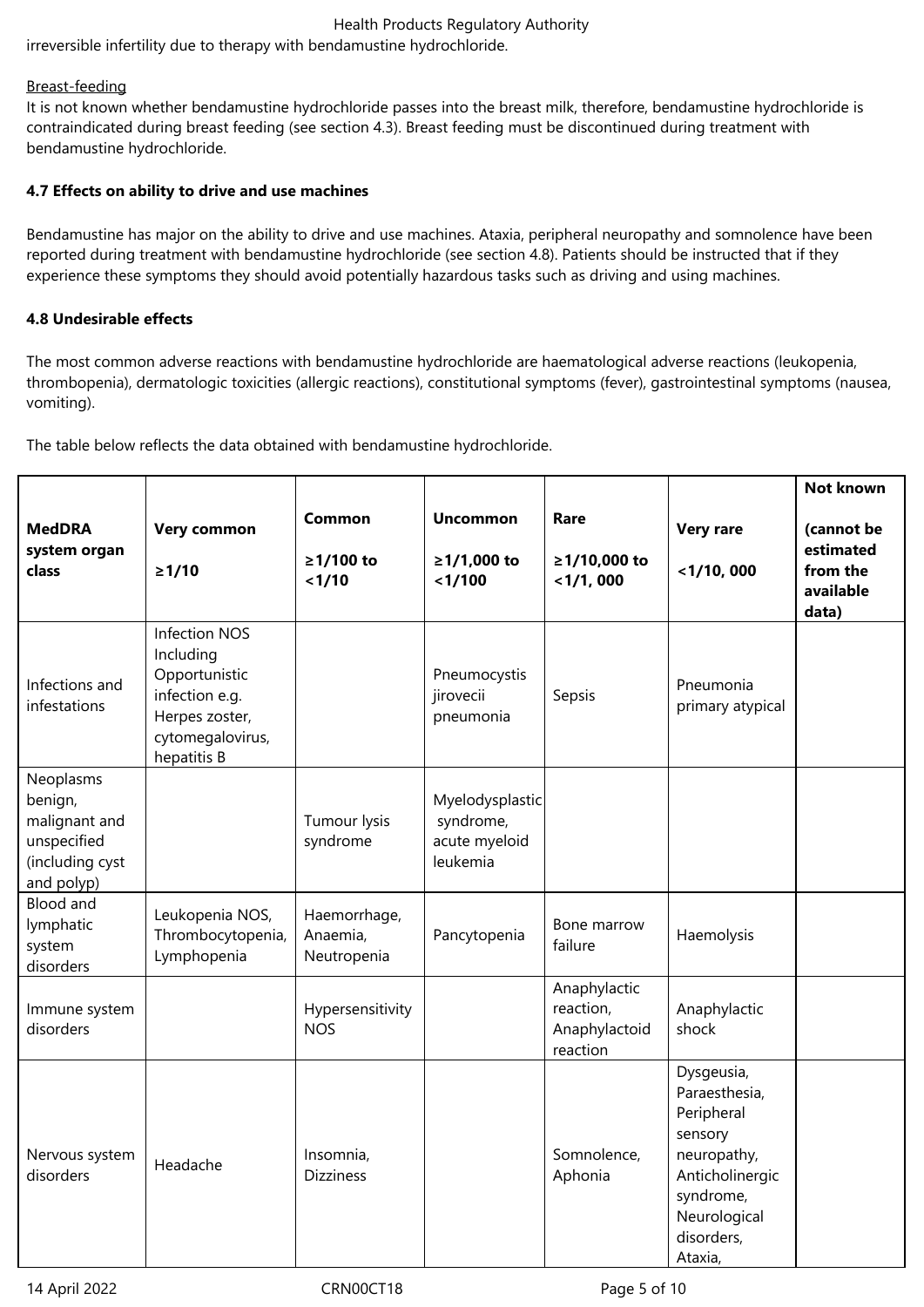|                                                               |                                                                   |                                                                                                                 |                                                                          |                                                                                  | Encephalitis                                                     |                                                                                                                                                              |
|---------------------------------------------------------------|-------------------------------------------------------------------|-----------------------------------------------------------------------------------------------------------------|--------------------------------------------------------------------------|----------------------------------------------------------------------------------|------------------------------------------------------------------|--------------------------------------------------------------------------------------------------------------------------------------------------------------|
| Cardiac<br>disorders                                          |                                                                   | Cardiac<br>dysfunction,<br>such as<br>palpitations,<br>angina pectoris,<br>Arrhythmia                           | Pericardial<br>effusion,<br>Myocardial<br>infarction,<br>Cardiac failure |                                                                                  | Tachycardia                                                      | Atrial<br>fibrillation                                                                                                                                       |
| Vascular<br>disorders                                         |                                                                   | Hypotension,<br>Hypertension                                                                                    |                                                                          | Acute<br>circulatory<br>failure                                                  | Phlebitis                                                        |                                                                                                                                                              |
| Respiratory,<br>thoracic and<br>mediastinal<br>disorders      |                                                                   | Pulmonary<br>dysfunction                                                                                        |                                                                          |                                                                                  | Pulmonary<br>fibrosis                                            | Pneumonitis,<br>Pulmonary<br>alveolar<br>haemorrhage                                                                                                         |
| Gastrointestinal<br>disorders                                 | Nausea, Vomiting                                                  | Diarrhoea,<br>Constipation,<br>Stomatitis                                                                       |                                                                          |                                                                                  | Haemorrhagic<br>oesophagitis,<br>Gastrointestinal<br>haemorrhage |                                                                                                                                                              |
| Hepatobiliary<br>disorders                                    |                                                                   |                                                                                                                 |                                                                          |                                                                                  |                                                                  | Hepatic<br>failure                                                                                                                                           |
| Skin and<br>subcutaneous<br>tissue disorders                  |                                                                   | Alopecia, Skin<br>disorders NOS,<br>Urticaria                                                                   |                                                                          | Erythema,<br>Dermatitis,<br>Pruritus,<br>Maculopapular<br>Rash,<br>Hyperhidrosis |                                                                  | Stevens-John<br>son<br>syndrome,<br>Toxic<br>Epidermal<br>Necrolysis<br>(TEN), Drug<br>reaction with<br>eosinophilia<br>and systemic<br>symptoms<br>(DRESS)* |
| Reproductive<br>system and<br>breast disorders                |                                                                   | Amenorrhea                                                                                                      |                                                                          |                                                                                  | Infertility                                                      |                                                                                                                                                              |
| General<br>disorders and<br>administration<br>site conditions | Mucosal<br>inflammation,<br>Fatigue, Pyrexia                      | Pain, Chills,<br>Dehydration,<br>Anorexia                                                                       |                                                                          |                                                                                  | Multi organ<br>failure                                           |                                                                                                                                                              |
| Investigations                                                | Haemoglobin<br>decrease,<br>Creatinine increase,<br>Urea increase | AST increase,<br>ALT increase,<br>Alkaline<br>phosphatase<br>increase,<br>Bilirubin<br>increase,<br>Hypokalemia |                                                                          |                                                                                  |                                                                  |                                                                                                                                                              |
| Renal and<br>urinary<br>disorders                             |                                                                   |                                                                                                                 |                                                                          |                                                                                  |                                                                  | Renal failure                                                                                                                                                |

NOS = Not otherwise specified

\*=combination therapy with rituximab

Description of selected adverse reactions

The CD4/CD8 ratio may be reduced. A reduction of the lymphocyte count was seen. In immuno-suppressed patients, the risk of infection (e.g. with herpes zoster, CMV, PJP) may be increased.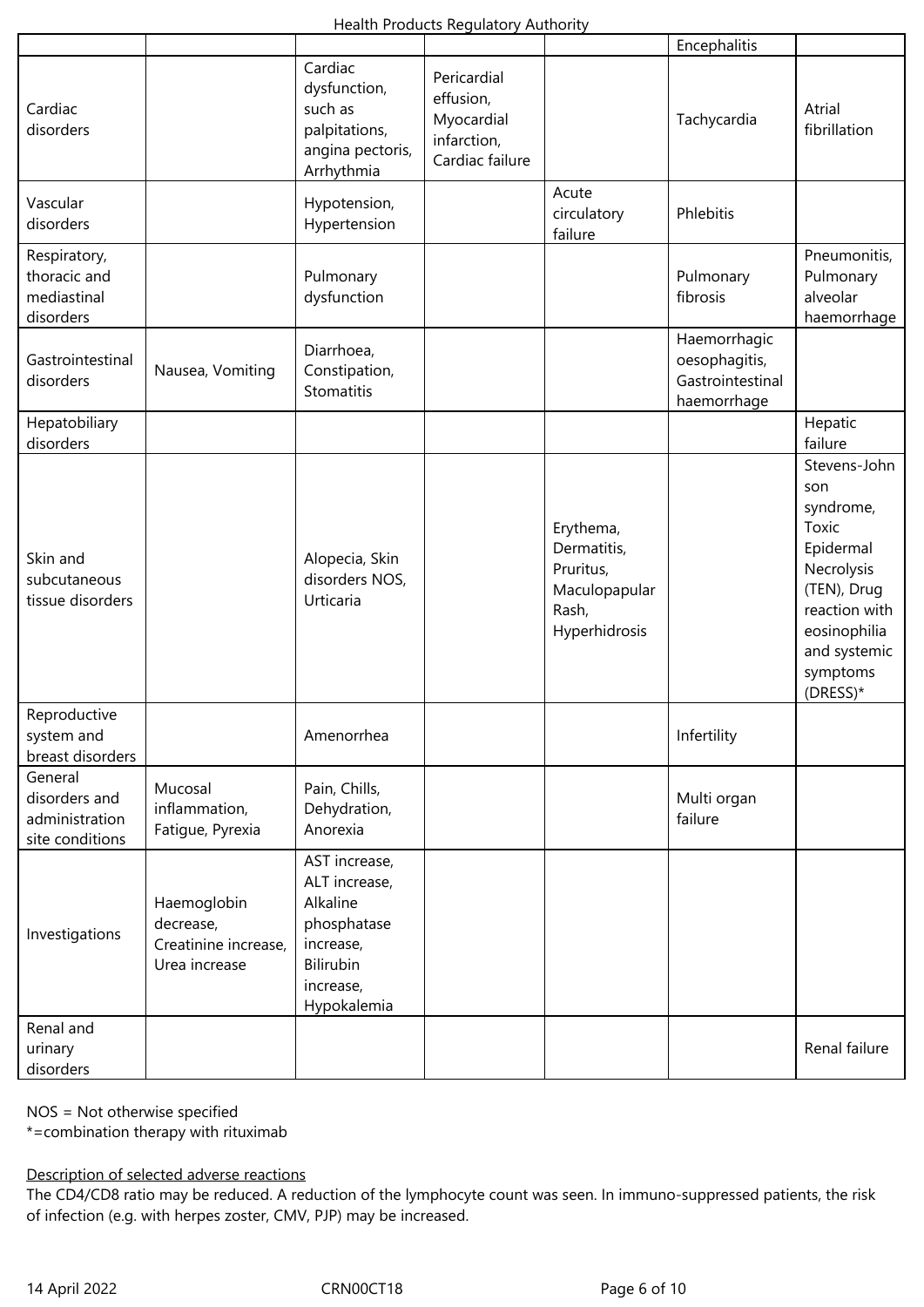There have been isolated reports of necrosis after accidental extra-vascular administration and tumour lysis syndrome and anaphylaxis.

The risk of myelodysplastic syndrome and acute myeloid leukaemias is increased in patients treated with alkylating agents (including bendamustine). The secondary malignancy may develop several years after chemotherapy has been discontinued.

## Reporting of suspected adverse reactions

Reporting suspected adverse reactions after authorisation of the medicinal product is important. It allows continued monitoring of the benefit/risk balance of the medicinal product. Healthcare professionals are asked to report any suspected adverse reactions via HPRA Pharmacovigilance, Website: www.hpra.ie

## **4.9 Overdose**

After application of a 30 min infusion of bendamustine hydrochloride once every 3 weeks the maximum tolerated dose (MTD) was 280 mg/m<sup>2</sup>. Cardiac events of CTC grade 2 which were compatible with ischaemic ECG changes occurred which were regarded as dose limiting.

In a subsequent study with a 30 min infusion of bendamustine hydrochloride at day 1 and 2 every 3 weeks the MTD was found to be 180 mg/m<sup>2</sup>. The dose limiting toxicity was grade 4 thrombocytopenia. Cardiac toxicity was not dose limiting with this schedule.

## Counter measures

There is no specific antidote. Bone marrow transplantation and transfusions (platelets, concentrated erythrocytes) may be made or haematological growth factors may be given as effective countermeasures to control haematological side effects.

Bendamustine hydrochloride and its metabolites are dialyzable to a small extent.

## **5 PHARMACOLOGICAL PROPERTIES**

## **5.1 Pharmacodynamic properties**

Pharmacotherapeutic group: Antineoplastic agents, alkylating agents, ATC code: L01AA09

Bendamustine hydrochloride is an alkylating antitumour agent with unique activity. The antineoplastic and cytocidal effect of bendamustine hydrochloride is based essentially on a cross-linking of DNA single and double strands by alkylation. As a result, DNA matrix functions and DNA synthesis and repair are impaired. The antitumour effect of bendamustine hydrochloride has been demonstrated by several *in vitro* studies in different human tumour cell lines (breast cancer, non-small cell and small cell lung cancer, ovarian carcinoma and different leukaemia) and *in vivo* in different experimental tumour models with tumours of mouse, rat and human origin (melanoma, breast cancer, sarcoma, lymphoma, leukaemia and small cell lung cancer).

Bendamustine hydrochloride showed an activity profile in human tumour cell lines different to that of other alkylating agents. The active substance revealed no or very low cross-resistance in human tumour cell lines with different resistance mechanisms at least in part due to a comparatively persistent DNA interaction. Additionally, it was shown in clinical studies that there is no complete cross-resistance of bendamustine with anthracyclines, alkylating agents or rituximab. However, the number of assessed patients is small.

## Chronic lymphocytic leukaemia

The indication for use in chronic lymphocytic leukaemia is supported by a single open label study comparing bendamustine with chlorambucil. In the prospective, multi-centre, randomised study, 319 previously untreated patients with chronic lymphocytic leukaemia stage Binet B or C requiring therapy were included. The first line therapy with bendamustine hydrochloride 100 mg/m<sup>2</sup> i.v. on days 1 and 2 (BEN) was compared to treatment with chlorambucil 0.8 mg/kg days 1 and 15 (CLB) for 6 cycles in both arms. Patients received allopurinol in order to prevent tumour lysis syndrome.

Patients with BEN had a significantly longer median progression free survival than patients with CLB treatment (21.5 versus 8.3 months,  $p < 0.0001$  in the latest follow-up). Overall survival was not statistically significantly different (median not reached). The median duration of remission was 19 months with BEN and 6 months with CLB treatment (p < 0.0001). The safety evaluation in both treatment arms did not reveal any unexpected undesirable effects in nature and frequency. The dose of BEN was reduced in 34% of the patients. Treatment with BEN was discontinued in 3.9% of patients due to allergic reactions.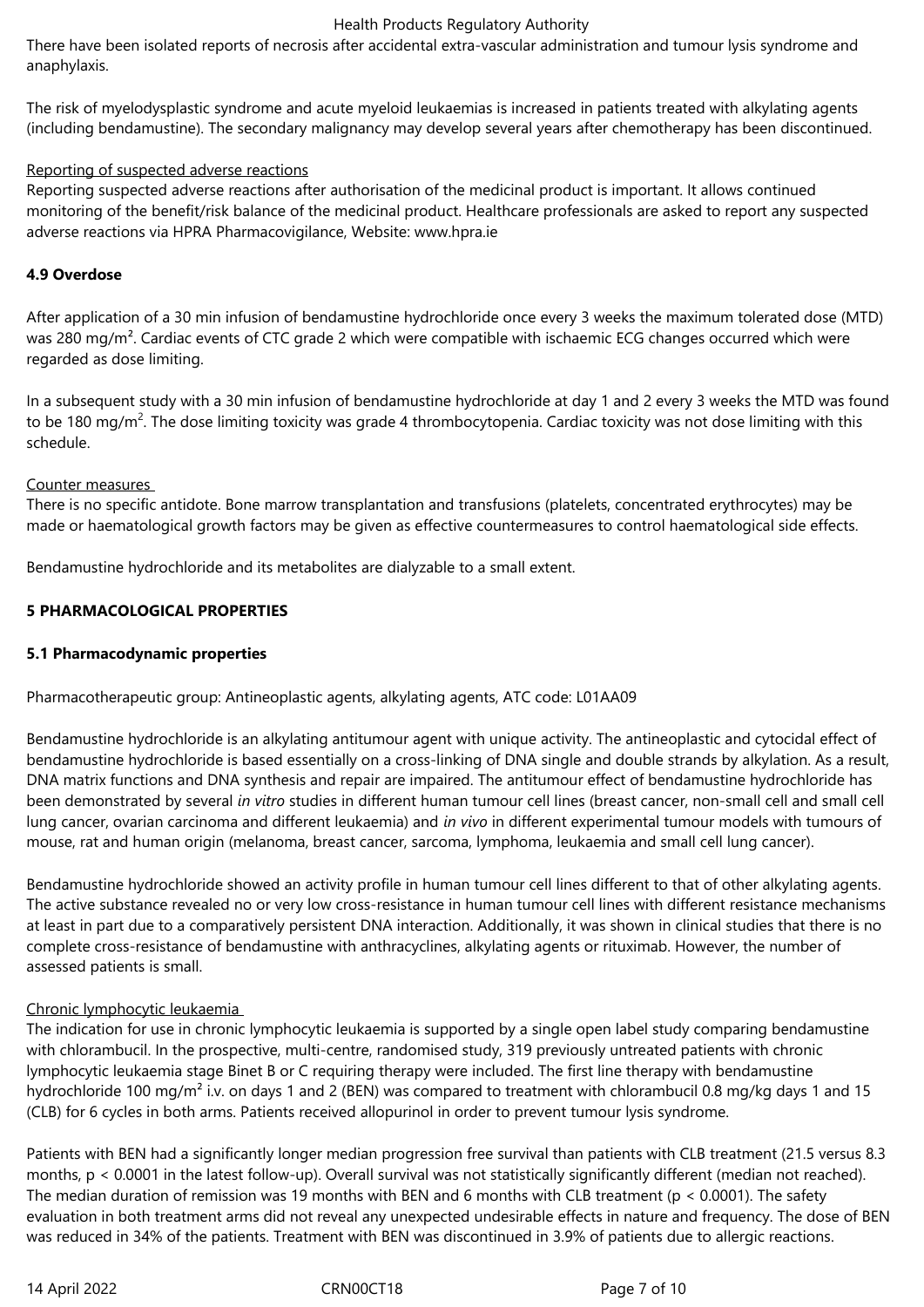## Indolent non‑Hodgkin's lymphomas

The indication for indolent non-Hodgkin's lymphomas relied on two uncontrolled phase II trials.

In the pivotal prospective, multi-centre, open study 100 patients with indolent B-cell non-Hodgkin's lymphomas refractory to rituximab mono- or combination therapy were treated with BEN single agent. Patients had received a median of 3 previous chemotherapy or biological therapy courses. The median number of previous rituximab‑containing courses was 2. The patients had had no response or there had been progression within 6 months after rituximab treatment. The dose of BEN was 120 mg/m<sup>2</sup> i.v. on days 1 and 2 planned for at least 6 cycles. Duration of treatment depended on response (6 cycles planned). The overall response rate was 75% including 17% complete (CR and CRu) and 58% partial response as assessed by independent review committee. The median duration of remission was 40 weeks. BEN was generally well tolerated when given in this dose and schedule.

The indication is further supported by another prospective, multi-centre, open study including 77 patients. The patient population was more heterogeneous including: indolent or transformed B‑cell non‑Hodgkin's lymphomas refractory to rituximab mono- or combination therapy. The patients had no response or there had been progression within 6 months or had had an untoward reaction to prior rituximab treatment. Patients had received a median of 3 previous chemotherapy or biological therapy courses. The median number of previous rituximab-containing courses had been 2. The overall response rate was 76% with a median duration of response of 5 months (29 [95% CI 22.1, 43.1] weeks).

## Multiple myeloma

In a prospective, multi-centre, randomised, open study 131 patients with advanced multiple myeloma (Durie-Salmon stage II with progression or stage III) were included. The first line therapy with bendamustine hydrochloride in combination with prednisone (BP) was compared to treatment with melphalan and prednisone (MP). Tolerability in both treatment arms was in line with the known safety profile of the respective medicinal products with significantly more dose reductions in the BP arm. The dose was bendamustine hydrochloride 150 mg/m<sup>2</sup> i.v. on days 1 and 2 or melphalan 15 mg/m<sup>2</sup> i.v. on day 1 each in combination with prednisone. Duration of treatment depended on response and averaged 6.8 cycles in the BP and 8.7 cycles in the MP group.

Patients with BP treatment had a longer median progression free survival than patients with MP (15 [95% CI 12‑21] versus 12 [95% CI 10-14] months) ( $p = 0.0566$ ). The median time to treatment failure was 14 months with BP and 9 months with MP treatment. The duration of remission was 18 months with BP and 12 months with MP treatment. The difference in overall survival was not significantly different (35 months BP versus 33 months MP). Tolerability in both treatment arms was in line with the known safety profile of the respective medicinal products with significantly more dose reductions in the BP arm.

## **5.2 Pharmacokinetic properties**

## Distribution

The elimination half-life t  $_{1/26}$  after 30 min i.v. infusion of 120 mg/m $^2$  area to 12 subjects was 28.2 minutes.

Following 30 min i.v. infusion the central volume of distribution was 19.3 l. Under steady‑state conditions following i.v. bolus injection the volume of distribution was 15.8‑20.5 l.

More than 95% of the substance is bound to plasma proteins (primarily albumin).

## Biotransformation

A major route of clearance of bendamustine is the hydrolysis to monohydroxy- and dihydroxy-bendamustine. Formation of N‑desmethyl‑bendamustine and gamma‑hydroxy‑bendamustine by hepatic metabolism involves cytochrome P450 (CYP) 1A2 isoenzyme. Another major route of bendamustine metabolism involves conjugation with glutathione.

*In‑vitro* bendamustine does not inhibit CYP 1A4, CYP 2C9/10, CYP 2D6, CYP 2E1 or CYP 3A4.

## Elimination

The mean total clearance after 30 min i.v. infusion of 120 mg/m<sup>2</sup> body surface area to 12 subjects was 639.4 ml/minute. About 20% of the administered dose was recovered in urine within 24 hours. Amounts excreted in urine were in the order monohydroxy‑bendamustine> bendamustine> dihydroxy‑bendamustine> oxidised metabolite> N‑desmethyl bendamustine. In the bile, primarily polar metabolites are eliminated.

## Hepatic impairment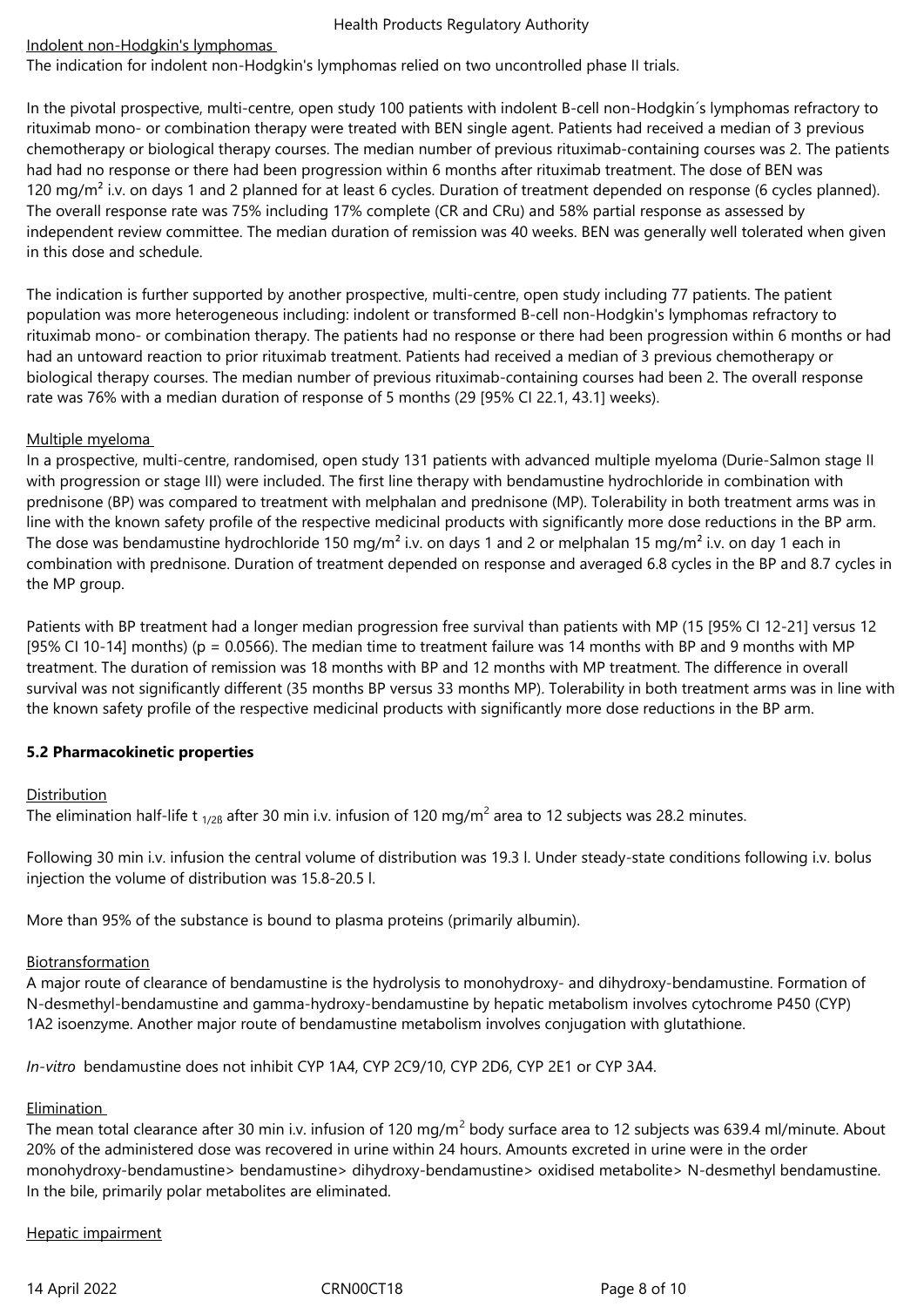In patients with 30-70% tumour infestation of the liver and mild hepatic impairment (serum bilirubin < 1.2 mg/dl) the pharmacokinetic behaviour was not changed. There was no significant difference to patients with normal liver and kidney function with respect to  $C_{\text{max}}$ ,  $t_{\text{max}}$ , AUC,  $t_{1/2B}$ , volume of distribution and clearance. AUC and total body clearance of bendamustine correlate inversely with serum bilirubin.

### Renal impairment

In patients with creatinine clearance> 10 ml/min including dialysis dependent patients, no significant difference to patients with normal liver and kidney function was observed with respect to  $C_{\text{max}}$ ,  $t_{\text{max}}$ , AUC,  $t_{1/2B}$ , volume of distribution and clearance.

### Elderly subjects

Subjects up to 84 years of age were included in pharmacokinetic studies. Higher age does not influence the pharmacokinetics of bendamustine.

### **5.3 Preclinical safety data**

Adverse reactions not observed in clinical studies, but seen in animals at exposure levels similar to clinical exposure levels and with possible relevance to clinical use were as follows:

Histological investigations in dogs showed macroscopic visible hyperaemia of the mucosa and haemorrhagia in the gastrointestinal tract. Microscopic investigations showed extensive changes of the lymphatic tissue indicating an immunosuppression and tubular changes of kidneys and testis, as well as atrophic, necrotic changes of the prostate epithelium.

Animal studies showed that bendamustine is embryotoxic and teratogenic.

Bendamustine induces aberrations of the chromosomes and is mutagenic *in vivo* as well as *in vitro*. In long‑term studies in female mice bendamustine is carcinogenic.

## **6 PHARMACEUTICAL PARTICULARS**

#### **6.1 List of excipients**

Mannitol

## **6.2 Incompatibilities**

This medicinal product must not be mixed with other medicinal products except those mentioned in section 6.6.

## **6.3 Shelf life**

*Before opening:* 3 years

#### *Reconstituted concentrate*

The powder should be reconstituted immediately after opening of the vial. The reconstituted concentrate should be diluted immediately with 0.9% sodium chloride solution (see section 6.6).

#### *Solution for infusion*

After reconstitution and dilution, chemical and physical stability has been demonstrated for 3.5 hours at 25 °C/ 60% RH, in normal light conditions and 2 days at 2 °C to 8 °C, protected from light, in polyethylene bags.

From a microbiological point of view, the solution should be used immediately. If not used immediately, in-use storage times and conditions prior to use are the responsibility of the user and would normally not be longer than 24 hours at 2 to 8°C unless reconstitution/dilution has taken place in controlled and validated aseptic conditions.

#### **6.4 Special precautions for storage**

Unopened: This medicinal product does not require any special storage conditions.

For storage conditions after reconstitution or dilution of the medicinal product, see section 6.3.

14 April 2022 CRN00CT18 Page 9 of 10